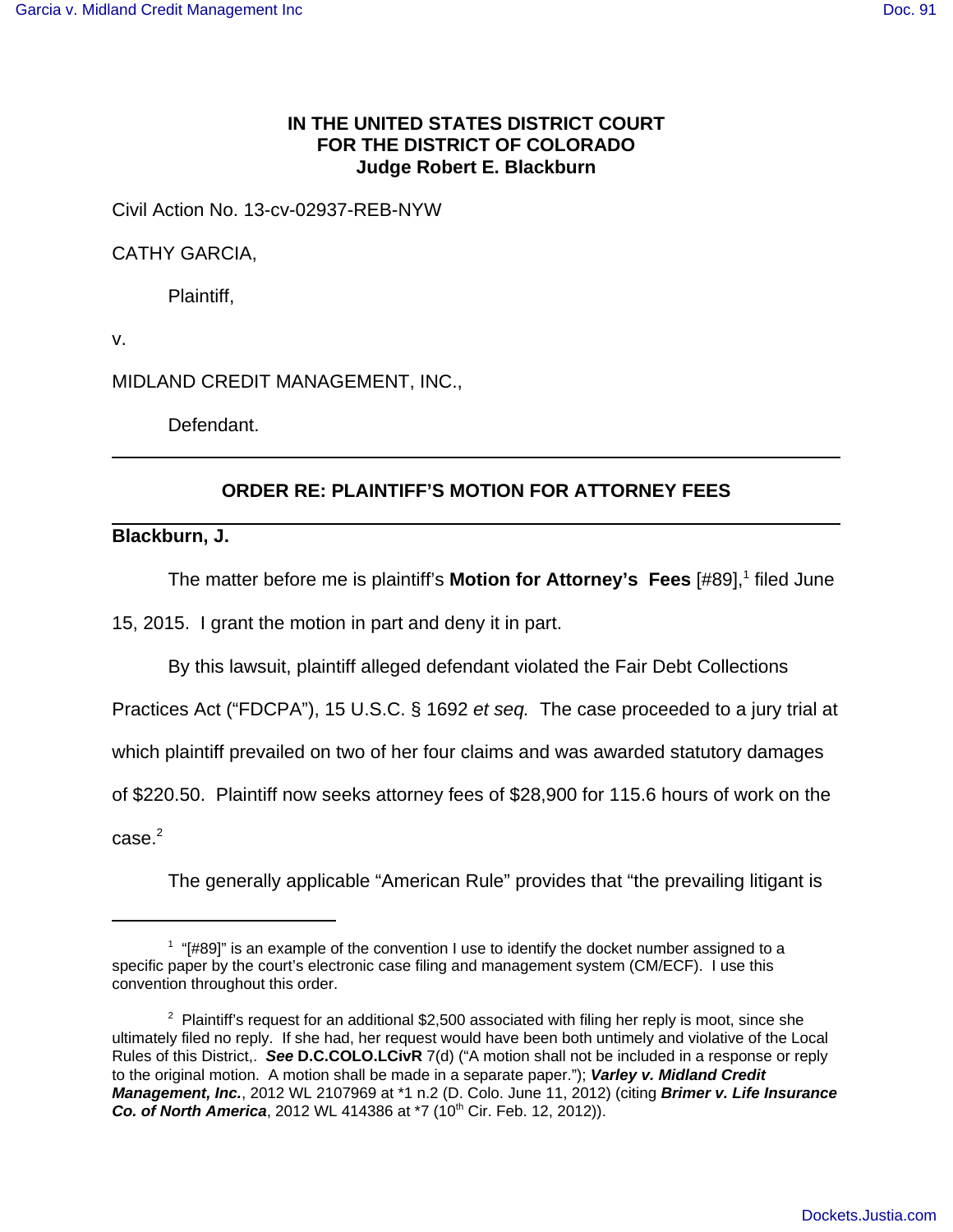ordinarily not entitled to collect a reasonable attorneys' fee from the loser." **Alyeska Pipeline Service Co. v. Wilderness Society**, 421 U.S. 240, 247, 95 S.Ct. 1612, 1616, 44 L.Ed.2d 141 (1975); **see also Federal Trade Commission v. Kuykendall**, 466 F.3d 1149, 1152 (10<sup>th</sup> Cir. 2006). Nevertheless, the FDCPA provides expressly for an award of reasonable attorney fees to a successful litigant. 15 U.S.C. § 1692k(a)(3). Plaintiff therefore is entitled to such an award as the prevailing party in this litigation.

The starting point for any calculation of a reasonable attorney fee is the "lodestar," that is, the number of hours reasonably expended multiplied by a reasonable hourly rate. **Hensley v. Eckerhart**, 461 U.S. 424, 433, 103 S.Ct. 1933, 1939, 76 L.Ed.2d 40 (1983); **Malloy v. Monahan**, 73 F.3d 1012, 1017-18 (10<sup>th</sup> Cir. 1996). In determining the reasonable number of hours spent on the litigation, the applicant must exercise the same "billing judgment" as would be proper in setting fees for a paying client. **Hensley**, 103 S.Ct. at 1941; **Malloy**, 73 F.3d at 1018. "Hours that are not properly billed to one's client also are not properly billed to one's adversary pursuant to statutory authority." **Hensley**, 103 S.Ct. at 1940 (citation and internal quotation marks omitted; emphases in original). Counsel therefore must make a good faith effort to exclude hours that are "excessive, redundant or otherwise unnecessary." **Id**. at 1939- 40.

Plaintiff requests, and defendant does not contest, an hourly rate of \$250.00. This figure is in line with the rate approved for plaintiff's counsel in other FDCPA cases he has prosecuted successfully in this district. **See, e.g.**, **Castro v. First National Collection Bureau, Inc.**, 2012 WL 4468318 at \*1 (D. Colo. Sept. 27, 2012); **Howard v.**

2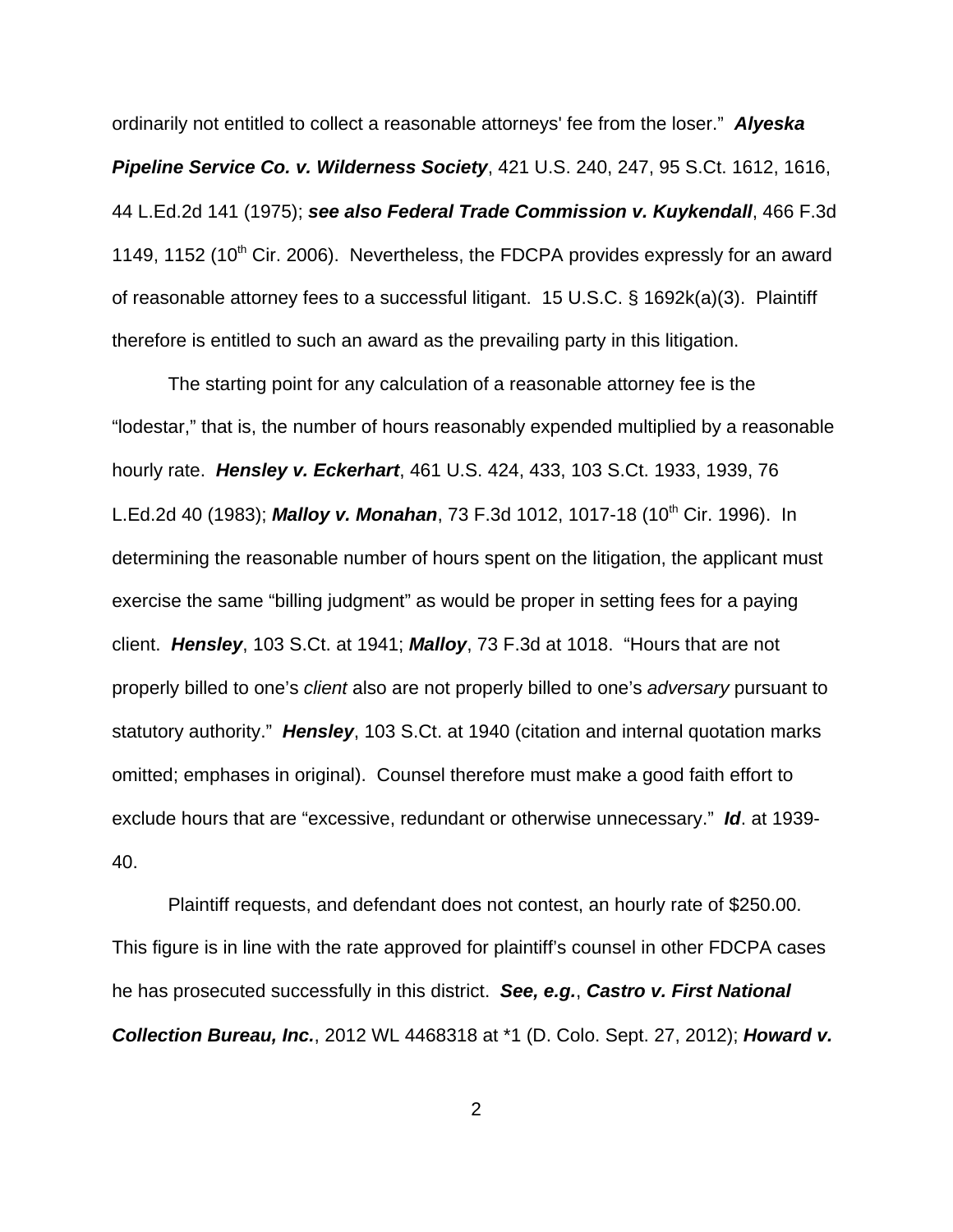**Midland Credit Management, Inc.**, 2012 WL 4359361 at \*2-3 (D. Colo. Sept. 24, 2012); **Ellis v. Midland Credit Management, Inc.**, 2012 WL 4356251 at \*3 (D. Colo. Sept. 24, 2012); **Livingston v. Midland Credit Management, Inc**., 2012 WL 4328367 at \*1 (D. Colo. Sept. 20, 2012); **White v. Cavalry Portfolio Services, LLC**, 2012 WL 899280 at \*2-3 (D. Colo. March 16, 2012); **King v. Midland Credit Management, Inc.**, 2012 WL 3590787 at \*2 (D. Colo. Aug. 20, 2012). I therefore use this hourly rate as the starting point of the lodestar analysis.

Defendant objects vociferously, however, to the claimed number of hours expended as excessive. Of course, defendant's own unwillingness to resolve this matter short of a full-blown jury trial played a not-insubstantial part in contributing to the number of hours required to litigate the case. $3$  The court does not mean to suggest that defendants in these cases need settle at nuisance value as a matter of course. However, once the court denied summary judgment, it should have been apparent to defendant that plaintiff's claim was at lease colorable, and given defendant's rather weak arguments in contravention of that claim, the court questions fairly the decision to allow the case to proceed so far.

Nevertheless, I agree that plaintiff's attorney fee request is excessive to some extent. Counsel for plaintiff represents, and the court knows from its own experience, that counsel specializes in the litigation of FDCPA cases, a fact underscored by the representation that counsel has litigated over 2,300 such cases in this district alone. As

 $3$  Moreover, defendant does not rebut plaintiff's suggestion that defendant refused her offer to waive the jury trial, thereby increasing the number of hours expended in preparation for and presentation at trial.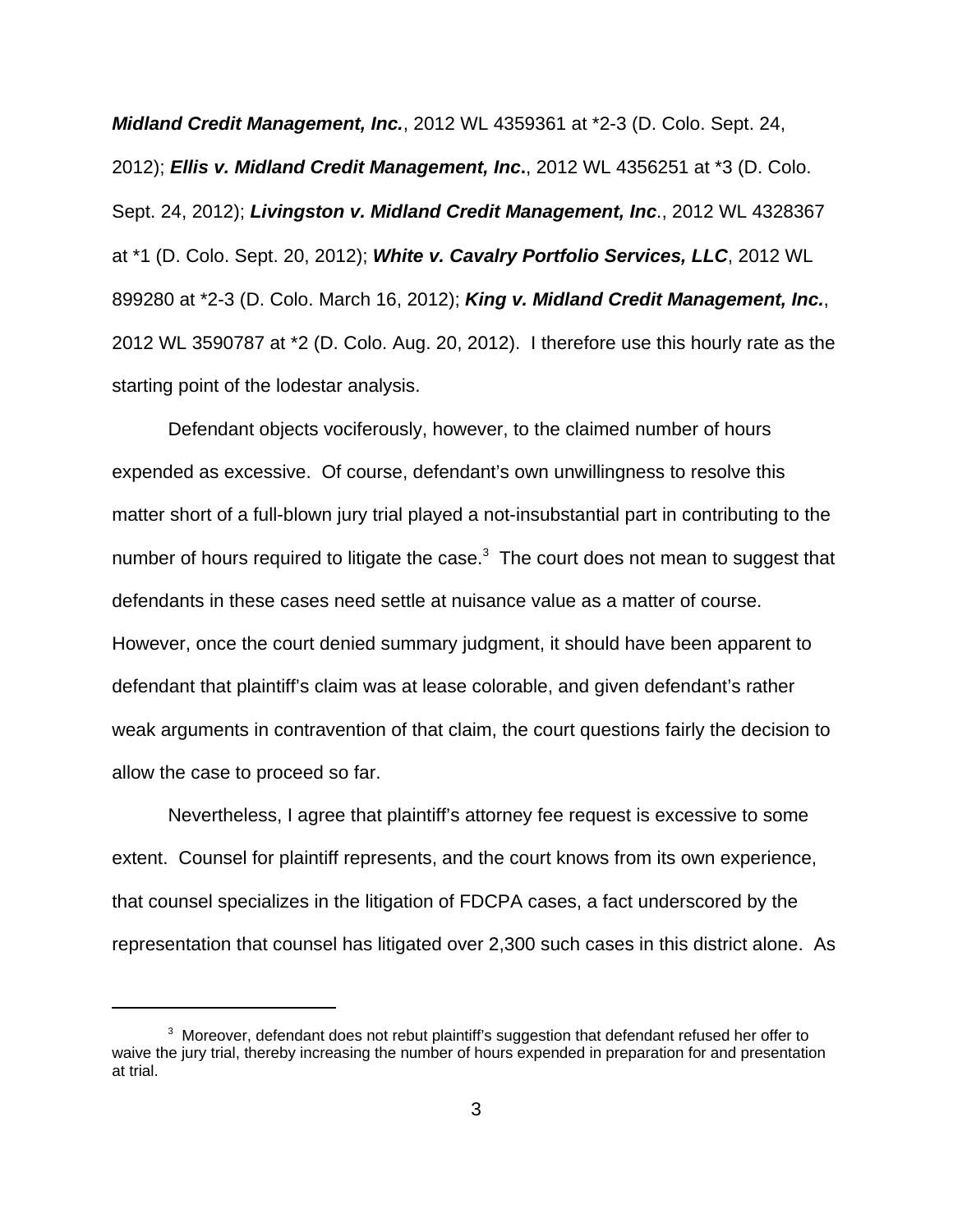other judges in this district have pointed out to counsel, however, his experience in this type of case should result in certain economies of scale. **See Sanchez v. Stellar Recovery, Inc.**, Civil Action No. 14-cv-02018-WJM-KLM, **Order Granting in Part and Denying in Part Plaintiff's Motion for Attorneys' Fees** at 3-4 [#31], filed June 10, 2015; **Ellis**, 2012 WL 4356251 at \*3 . As this court has advised plaintiff's counsel in the past, "[a] Michelangelo should not charge Sistine Chapel rates for painting a farmer's barn." **Castro**, 2012 WL 4468318 at \*2 n.4 (citation and internal quotation marks omitted).

It therefore strikes this court that counsel should be able to achieve more efficiency in certain matters than is demonstrated by his billing records here. For example, the court finds difficult to credit counsel's claim that he required 1.7 to draft a complaint which mirrors that filed in his other FDCPA cases in most material respects. **See Ellis**, 2012 WL 4356251 at <sup>\*</sup>4 (noting, with regard to FDCPA case filed by plaintiff's counsel, "[t]he preparation of a complaint in this case was a relatively simple process. This is not complex litigation"); **Varley v. Midland Credit Management, Inc.**, 2012 WL 2107969 at \*1 (D. Colo. June 11, 2012) (finding "entries for several hours worth of attorney time allegedly devoted to drafting the complaint and reviewing the answer – especially in light of counsel's obvious and professed experience in these types of cases . . . excessive and unnecessary"). Requests attributable to drafting other formulaic pleadings, motions, and discovery requests, and reviewing brief or routine motions and orders appear to be similarly inflated in light of counsel's expertise. **See Sanchez**, Civil Action No. 14-cv-02018-WJM-KLM, **Order Granting in Part and**

4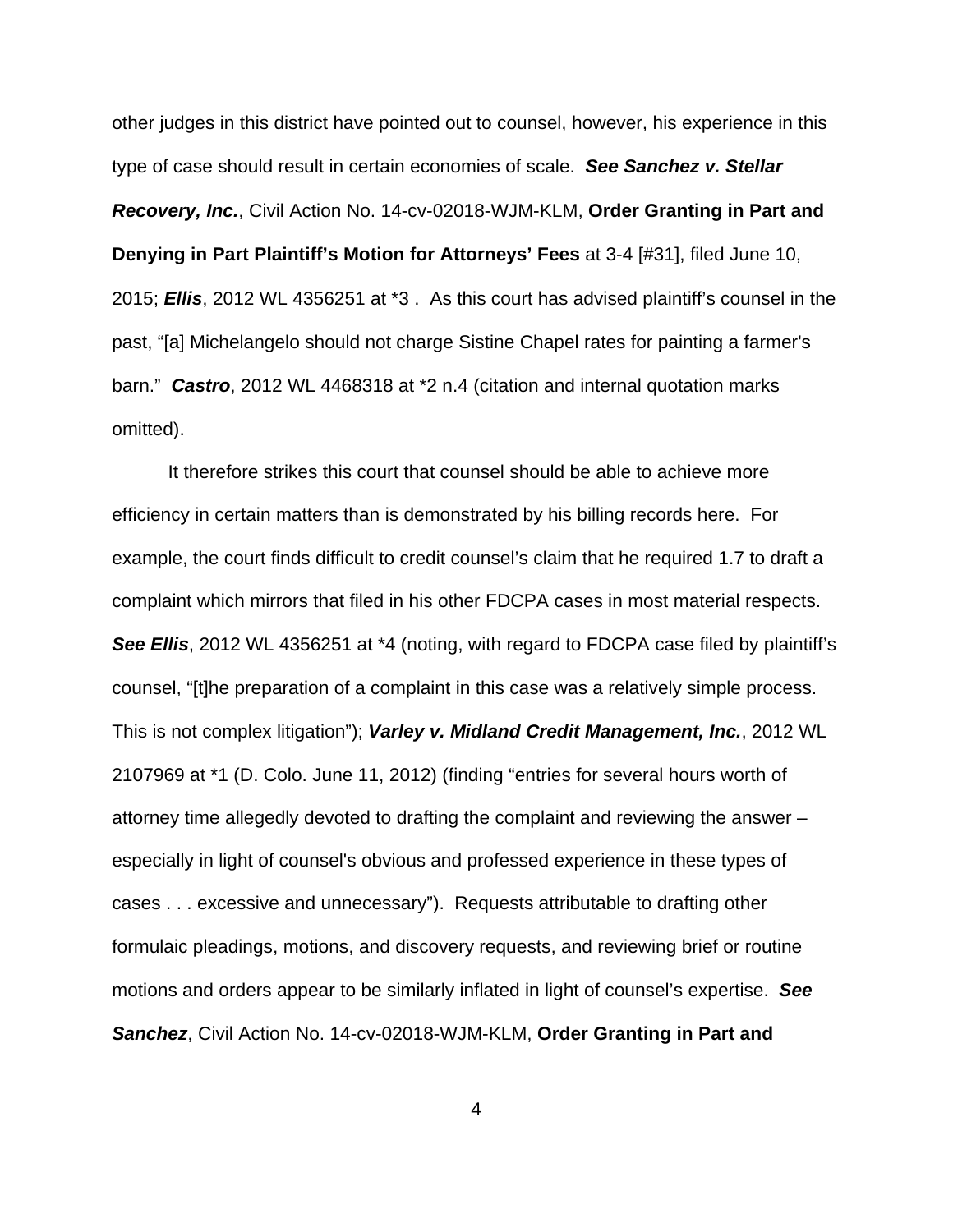**Denying in Part Plaintiff's Motion for Attorneys' Fees** at 4 ("Mr. Larson evidently takes advantage – as he should – of the similar legal issues that arise in many FDCPA matters through the use of form pleadings, motions, and discovery requests. . . . These 'efficiencies of scale' should allow Mr. Larson to spend a nominal amount of time on such relatively routine matters. Mr. Larson's billings, however, do not reflect this reality.") (internal citation omitted).

In addition, I find that the fee request evidences a certain lack of billing judgment on counsel's part. The fee request is replete with charges for matters that are administrative or clerical, **see Missouri v. Jenkins by Agyei**, 491 U.S. 274, 288 n.10, 109 S.Ct. 2463, 2471 n.10, 105 L.Ed.2d 229 (1989), redundant,<sup>4</sup> Hensley, 103 S.Ct. at 1039-40, or block-billed (a practice which makes it practically impossible to decipher allowable from unallowable time), **see Flying J. Inc. v. Comdata Network, Inc.**, 322 Fed. Appx. 610, 617 (10<sup>th</sup> Cir. April 20, 2009). These items have been included in plaintiff's request for fees despite the fact that counsel has been advised repeatedly by judges of this district that compensation for such matters is not permissible.<sup>5</sup>

Where an attorney has failed to exercise billing judgment, the court may do so for him by striking problematic entries or by reducing the hours requested by a percentage

<sup>&</sup>lt;sup>4</sup> More specifically, counsel's apparent habit of following up a phone call to his client with a letter may be prudent business practice, but does not warrant a double billing to one's opponent. **See Nuanes v. Nations Recovery Center, Inc.**, Civil Action No. 12-cv-01140-RPM-KMT, **Recommendation of United States Magistrate Judge** at 7 & n.3 [#22], filed February 21, 2013, **adopted in relevant part** [#24], filed March 12, 2013.

 $5$  Moreover, counsel provides no authority – and I have found none – which would make appropriate a request for compensation for time spent driving to court proceedings or awaiting the jury's verdict, a fortiori, given the widespread use of modern technology facilitating work in and from almost any location.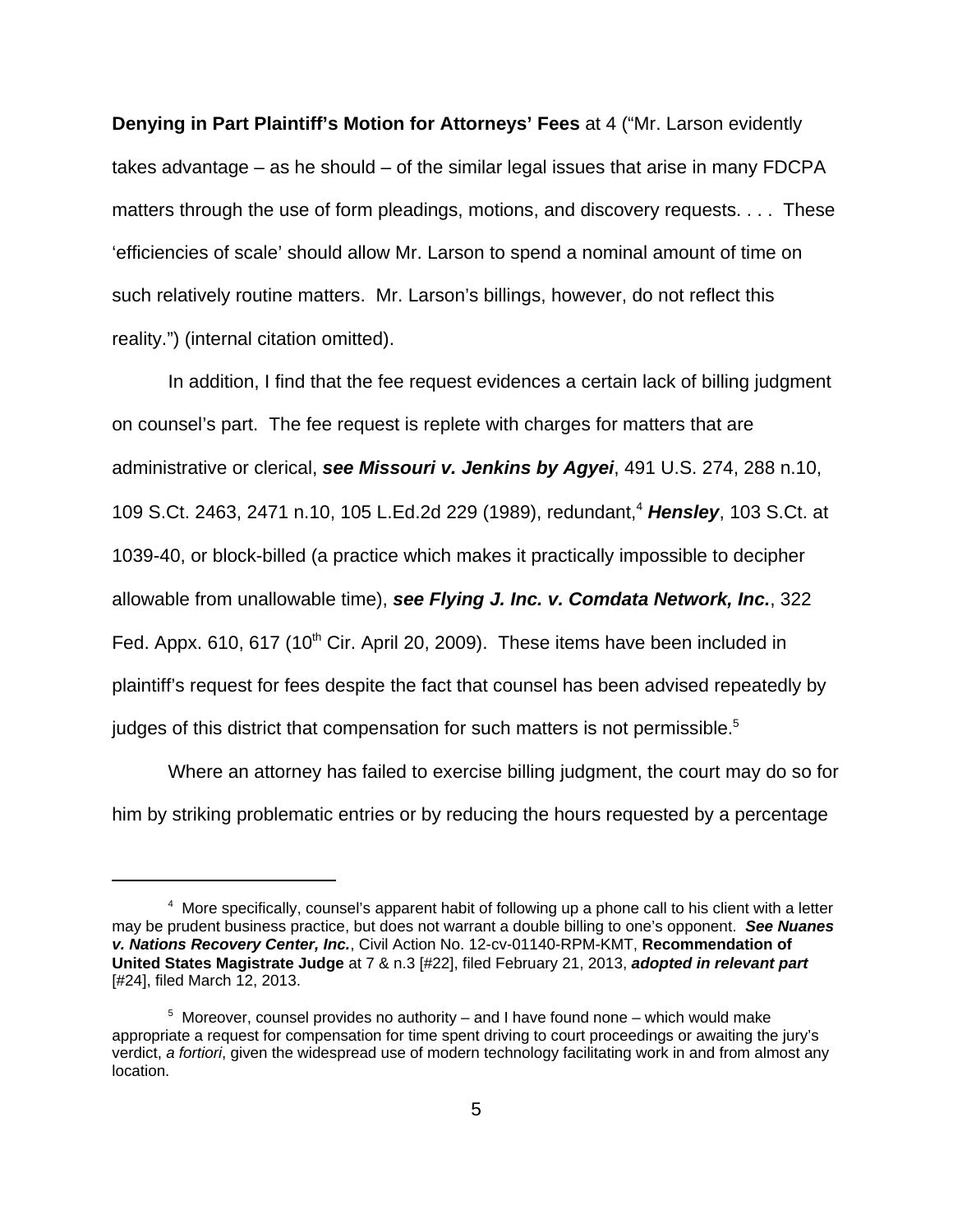intended to substitute for the exercise of billing judgment. **See Harper v. City of Chicago Heights**, 223 F.3d 593, 605 (7<sup>th</sup> Cir. 2000), **cert. denied**, 121 S.Ct. 883 (2001), **and cert. denied**, 121 S.Ct. 1092 (2001); **Walker v. United States Department of Housing and Urban Development**, 99 F.3d 761, 770 (5<sup>th</sup> Cir. 1996). In this case, I have identified some 36 hours of counsel's time that I find unreasonable. Accordingly, I find and conclude that the reasonable number of hours expended on this case was 79.6. Multiplying this figure by the stipulated reasonable rate of \$250 an hour yields a lodestar amount of \$19,900. Neither party having suggested that any further adjustments to the lodestar are appropriate, I find this amount reasonable and adequate to compensate plaintiff's counsel for his representation in this matter.<sup>6</sup> See

**Pennsylvania v. Delaware Valley Citizens Council for Clean Air**, 478 U.S. 546, 564- 65, 106 S.Ct. 3088, 92 L.Ed.2d 439 (1986) (adjustments to lodestar should be made only in rare and exceptional cases).

Finally, plaintiff seeks an additional \$30.55 in expenses related to parking downtown during the two days of trial and the cost of exhibit binders. Plaintiff already has been compensated for costs in this matter (**see Bill of Costs** [#88], filed June 11, 2015), and has provided no authority suggesting that these additional items are properly taxable as costs. **See Crawford Fitting Co. v. J.T. Gibbons, Inc.**, 482 U.S. 437, 441-42, 107 S.Ct. 2494, 2497, 96 L.Ed.2d 385 (1987) (expenses not specifically authorized by statute not recoverable as costs). I therefore deny the motion as to such

 $6$  Although plaintiff did not achieve "exceptional success" in the result of this litigation such as would warrant an enhancement of the lodestar, **see Ramos v. Lamm**, 713 F.2d 546, 557-58 (10<sup>th</sup> Cir. 1983), I do not believe her limited monetary recovery undercuts her success in vindicating the rights protected by the FDCPA, see Phelps v. Hamilton, 120 F.3d 1126, 1132 (10<sup>th</sup> Cir. 1997). Moreover, as noted above, defendant's own intransigence contributed in no small measure to the total amount of time required to resolve this matter.